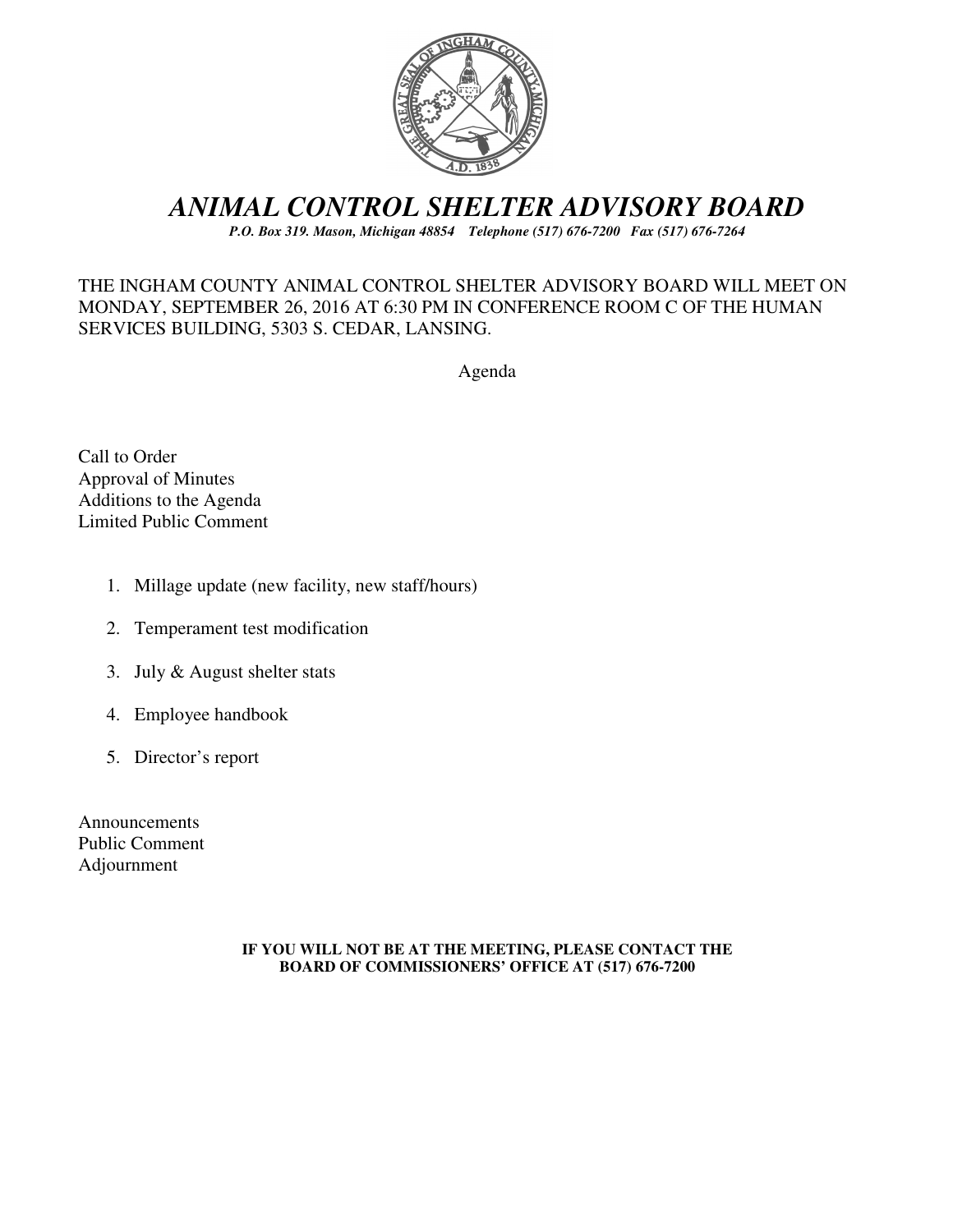#### INGHAM COUNTY ANIMAL CONTROL SHELTER ADVISORY BOARD July 25, 2016

Members present: Todd Tennis, Katlyn Turner, Tom Hess, Roxann Wilkinson, John Dinon, and Maria Iliopoulou (arrived 7:25).

Also present: Joan Austin (Lansing) and Cheryl Fritz (Okemos)

### **Call to Order**

Chair Tom Hess called the meeting to order at 6:300 in Conference Room C, Human Services Buidling, 5303 S Cedar Street, Lansing.

Roxann Wilkinson, secretary for the meeting.

Approval of Minutes Moved by Tom Hess; supported by Todd Tennis, to approve the minutes as presented. MOTION CARRIED UNANIMOUSLY

#### **Additions to Agenda**

- 1. No Kill Designation-Maria Iliopoulou questioned the use of the no kill designation by the shelter. Director Dinon explained that although the shelter has not euthanized due to space in several years, he does not consider it to be no kill.
- 2. Reducing Fees for 2018-Discussion on the possibility of reducing shelter fees for 2018 since the 2017 budget is already set. Information will need to be brought to commissioners in early spring.
- 3. Revenue from Redemptions-Director Dinon was asked to bring figures for revenue generated by redemptions to next meeting.

#### **Limited Public Comment**

Joan Austin (Lansing) questions were answered during previous discussion.

Cheryl Fritze (Okemos) -disclosed that she was employed by WLNS-expressed concerns about the availability of payment plans to help more owners redeem lost posts.

Director Dinon: As reported at the May meeting, fees are set by the Board of Commissioners. Fees for 2017 have already been set; before 2018 fees are approved (spring 2017), ICAC will do a study of fees with the goal of ensuring the fees are logical and fair and promote ICAC goals while keeping them revenue neutral or increasing department revenue. Fees are designed in part to encourage license compliance and spaying/neutering. ICAC fees will be compared to other Michigan AC departments. Advisory Board input is encouraged.

Current redemption fees are designed to recover some of the shelter's costs and to encourage responsible pet ownership. Redemption fees are much lower for licensed dogs and pets that are spayed/neutered and current on vaccines. Fees are lower if owners promptly redeem their pets due to daily boarding charges. First time redemption fee for a licensed dog retrieved on the day after pick up is \$25.

ICAC does arrange payment plans with some owners, based on the specific situation and what is in the best interest of the animal. Animal owners must come to the shelter and identify their pet before a payment plan can be discussed. To qualify for consideration for a plan, the owner must not have outstanding tickets or already owe ICAC money, dogs must be licensed, and animals involved must be spayed or neutered (either already done or as part of redemption agreement). Spaying/neutering also significantly reduces fees.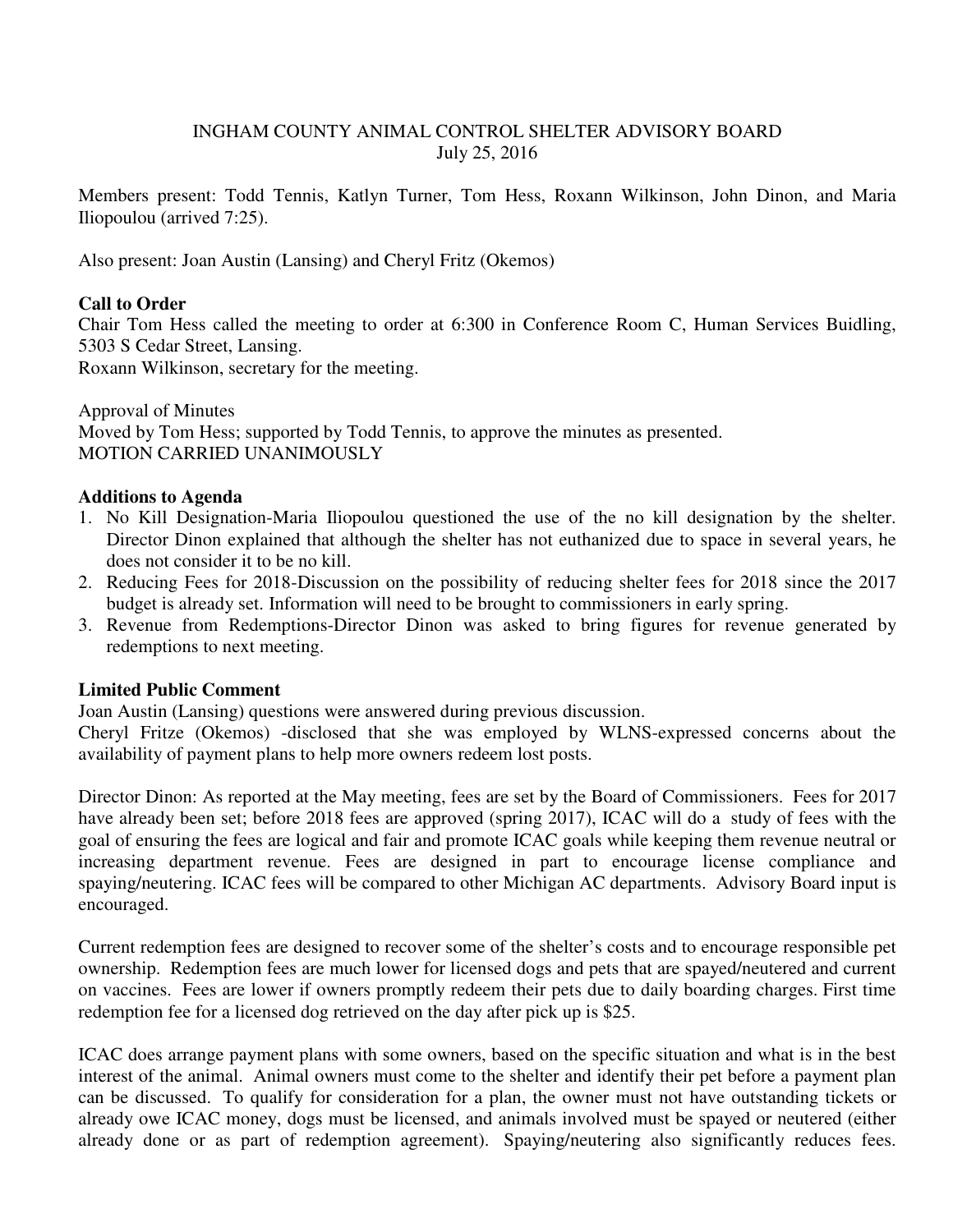Owners are required to pay 50% of fees or all deposits (whichever is higher) at the time of redemption and pay the remainder within 30 days.

## **Agenda**

Director's Report

- Busy summer so far
- Adoptafest was a big success
- Shelter received two ASPCA grants; one to send Dr. Worthington to a conference at Cornell; the other to implement an Adoption Ambassadors program for fosters
- Shelter has a weekly spot on WLMI
- Sheriff's department has declined to deputize ACOs and it has been removed from the ordinance
- Tickets issued by ACOs are now considered civil infractions as opposed to misdemeanors
- Adoption fees have been reduced to relieve current overcrowding at the shelter
- Shelter millage is on the Aug 2nd ballot
- More consistency is needed in Multi-Ops (information is currently entered in several places allowing for mistakes and inaccurate reports)
- Euthanasia of dogs for temperament has been reduced by half and medical euthanasias for cats has dropped from 17% to 7.4%
- Kate T suggested that brand names like AVID be removed from SOPs so that they do not have to be rewritten
- Todd Tennis questioned that more animals were coming in than going out; DOAs are included which increases intakes and lowers live release-one of the weaknesses of Multi Ops

#### **Announcements**

Next meeting September 26

## **Public Comment**

none

Meeting adjourned at 7:32.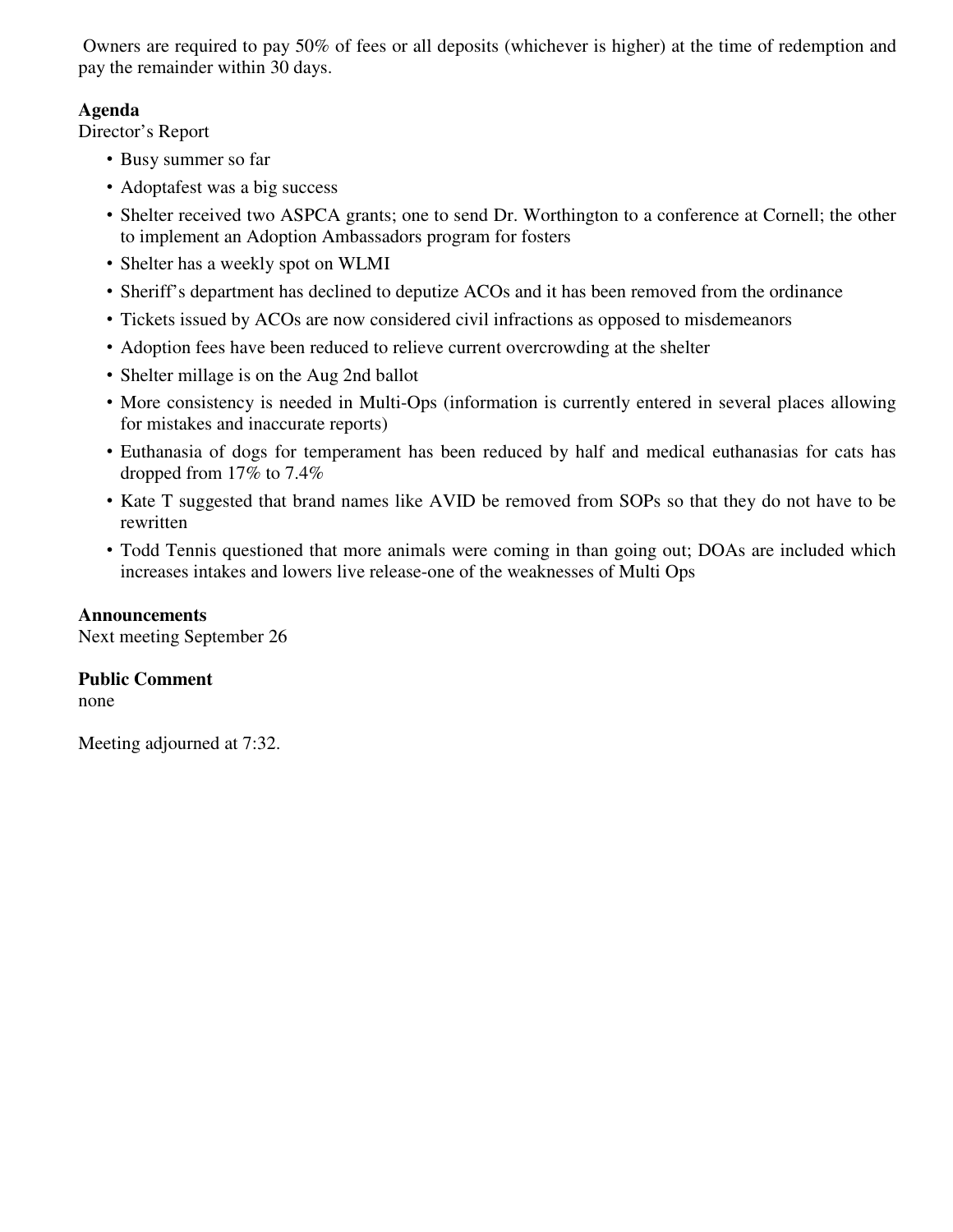# Ingham County Animal Control 2016 Animal Inventory

٦

|                       | June         |      | July           |      | August       |      | <b>YTD Total</b> |      | 2015 TOTAL |      |
|-----------------------|--------------|------|----------------|------|--------------|------|------------------|------|------------|------|
|                       | Number       | %    | Number         | %    | Number       | %    | Number           | %    | Number     | %    |
| <b>Dogs</b>           |              |      |                |      |              |      |                  |      |            |      |
| Dogs in:              |              |      |                |      |              |      |                  |      |            |      |
| stray                 | 107          | 73.8 | 86             | 68.8 | 74           | 57.4 | 547              | 57.5 | 899        | 64.8 |
| owner surrender       | 29           | 20.0 | 25             | 20.0 | 37           | 28.7 | 181              | 19.0 | 225        | 16.2 |
| sieze/impound         | 8            | 5.5  | 8              | 6.4  | 14           | 10.9 | 148              | 15.5 | 176        | 12.7 |
| <b>DOA</b>            | $\mathbf{1}$ | 0.7  | 6              | 4.8  | 4            | 3.1  | 21               | 2.2  |            |      |
| other                 | 0            | 0.0  | 0              | 0.0  | 0            | 0.0  | 55               | 5.8  | 87         | 6.3  |
| <b>Total in</b>       | 145          |      | 125            |      | 129          |      | 952              |      | 1387       |      |
|                       |              |      |                |      |              |      |                  |      |            |      |
| Dogs out:             |              |      |                |      |              |      |                  |      |            |      |
| adopted               | 58           | 41.4 | 74             | 51.0 | 59           | 46.8 | 375              | 41.4 | 424        | 31.3 |
| return to owner       | 48           | 34.3 | 43             | 29.7 | 34           | 27.0 | 299              | 33.0 | 432        | 31.9 |
| transfers             | 2            | 1.4  | 5              | 3.4  | 5            | 4.0  | 45               | 5.0  | 104        | 7.7  |
| Live release total    | 108          | 77.1 | 122            | 84.1 | 98           | 77.8 | 719              | 79.4 | 960        | 70.8 |
| euthanized/medical    | 5            | 3.6  | $\overline{2}$ | 1.4  | $\mathbf{1}$ | 0.8  | 20               | 2.2  | 39         | 2.9  |
| euthanized/behavior   | 19           | 13.6 | 10             | 6.9  | 18           | 14.3 | 104              | 11.5 | 314        | 23.2 |
| euthanized/space      | 0            | 0.0  | 0              | 0.0  | 0            | 0.0  | 0                | 0.0  | 0          | 0    |
| died in facility      | 0            | 0.0  | 0              | 0.0  | 0            | 0.0  | 3                | 0.3  |            |      |
| <b>DOA</b>            | $\mathbf{1}$ | 0.7  | 6              | 4.1  | 4            | 3.2  | 21               | 2.3  |            |      |
| owner requested       | 7            | 5.0  | 5              | 3.4  | 5            | 4.0  | 39               | 4.3  | 42         | 3.1  |
| Euthanized/died total | 32           | 22.9 | 23             | 15.9 | 28           | 22.2 | 187              | 20.6 | 395        | 29.2 |
| <b>Total out</b>      | 140          |      | 145            |      | 126          |      | 906              |      | 1355       |      |
|                       |              |      |                |      |              |      |                  |      |            |      |

г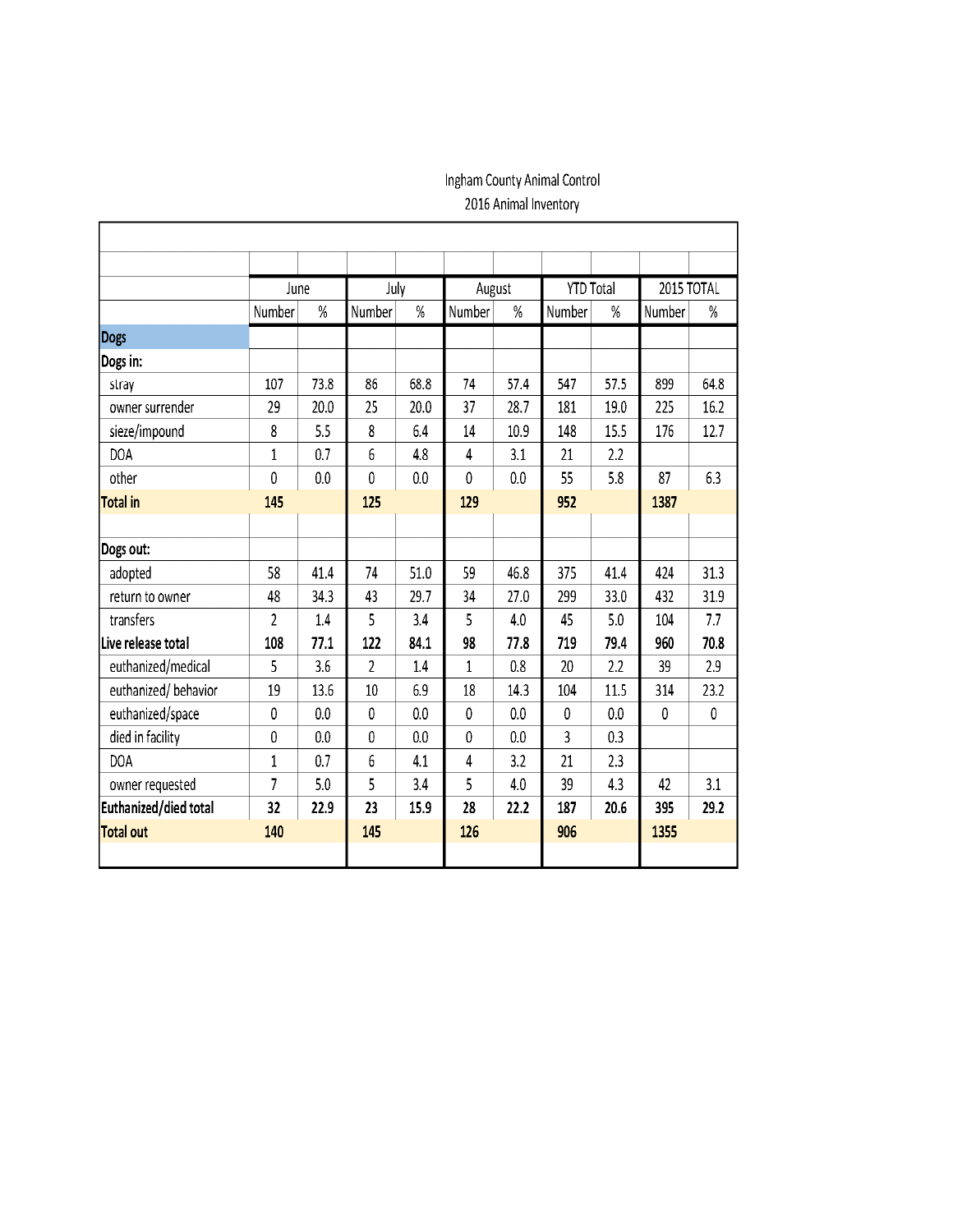#### Ingham County Animal Control  $\overline{0.0100}$  Antonel In

| 2016 Animal Inventory |
|-----------------------|
|                       |

|                       | June           |      | July           |      | August         |      | <b>YTD Total</b> |      | 2015 TOTAL |           |
|-----------------------|----------------|------|----------------|------|----------------|------|------------------|------|------------|-----------|
|                       | Number         | %    | Number         | %    | Number         | %    | Number           | %    | Number     | %         |
| Cats in:              |                |      |                |      |                |      |                  |      |            |           |
| strav                 | 45             | 27.4 | 55             | 33.7 | 56             | 29.2 | 319              | 32.5 | 732        | 48        |
| owner surrender       | 87             | 53.0 | 89             | 54.6 | 86             | 44.8 | 491              | 50.0 | 528        | 34.6      |
| sieze/impound         | 20             | 12.2 | 3              | 1.8  | 42             | 21.9 | 84               | 8.6  | 117        | 7.7       |
| <b>DOA</b>            | 7              | 4.3  | 8              | 4.9  | 7              | 3.6  | 52               | 5.3  |            |           |
| other                 | 5              | 3.0  | 8              | 4.9  | 1              | 0.5  | 36               | 3.7  | 148        | 9.7       |
| <b>Total in</b>       | 164            |      | 163            |      | 192            |      | 982              |      | 1525       |           |
|                       |                |      |                |      |                |      |                  |      |            |           |
| Cats out:             |                |      |                |      |                |      |                  |      |            |           |
| adopted               | 84             | 64.1 | 89             | 63.6 | 134            | 72.4 | 557              | 66.6 | 893        | 62.4      |
| return to owner       | 6              | 4.6  | 4              | 2.9  | 3              | 1.6  | 31               | 3.7  | 49         | 3.4       |
| transfers             | $\mathbf{1}$   | 0.8  | 0              | 0.0  | $\overline{9}$ | 4.9  | 23               | 2.8  | 87         | 6         |
| Live release total    | 91             | 69.5 | 93             | 66.4 | 146            | 78.9 | 611              | 73.1 | 1029       | 72        |
| euthanized/medical    | 14             | 10.7 | 17             | 12.1 | 16             | 8.6  | 71               | 8.5  | 246        | 17.2      |
| euthanized/behavior   | 18             | 13.7 | 18             | 12.9 | 12             | 6.5  | 85               | 10.2 | 148        | 10.3      |
| euthanized/space      | $\bf{0}$       | 0.0  | $\pmb{0}$      | 0.0  | $\bf{0}$       | 0.0  | $\bf{0}$         | 0.0  | 0          | $\pmb{0}$ |
| died in facility      | $\mathbf{0}$   | 0.0  | $\overline{c}$ | 1.4  | 3              | 1.6  | 5                | 0.6  |            |           |
| <b>DOA</b>            | $\overline{7}$ | 5.3  | 9              | 6.4  | $\overline{7}$ | 3.8  | 53               | 6.3  |            |           |
| owner requested       | $\mathbf{1}$   | 0.8  | $\mathbf{1}$   | 0.7  | $\overline{1}$ | 0.5  | 11               | 1.3  | 7          | 0.5       |
| Euthanized/died total | 40             | 30.5 | 47             | 33.6 | 39             | 21.1 | 225              | 26.9 | 401        | 28        |
| <b>Total out</b>      | 131            |      | 140            |      | 185            |      | 836              |      | 1430       |           |
|                       |                |      |                |      |                |      |                  |      |            |           |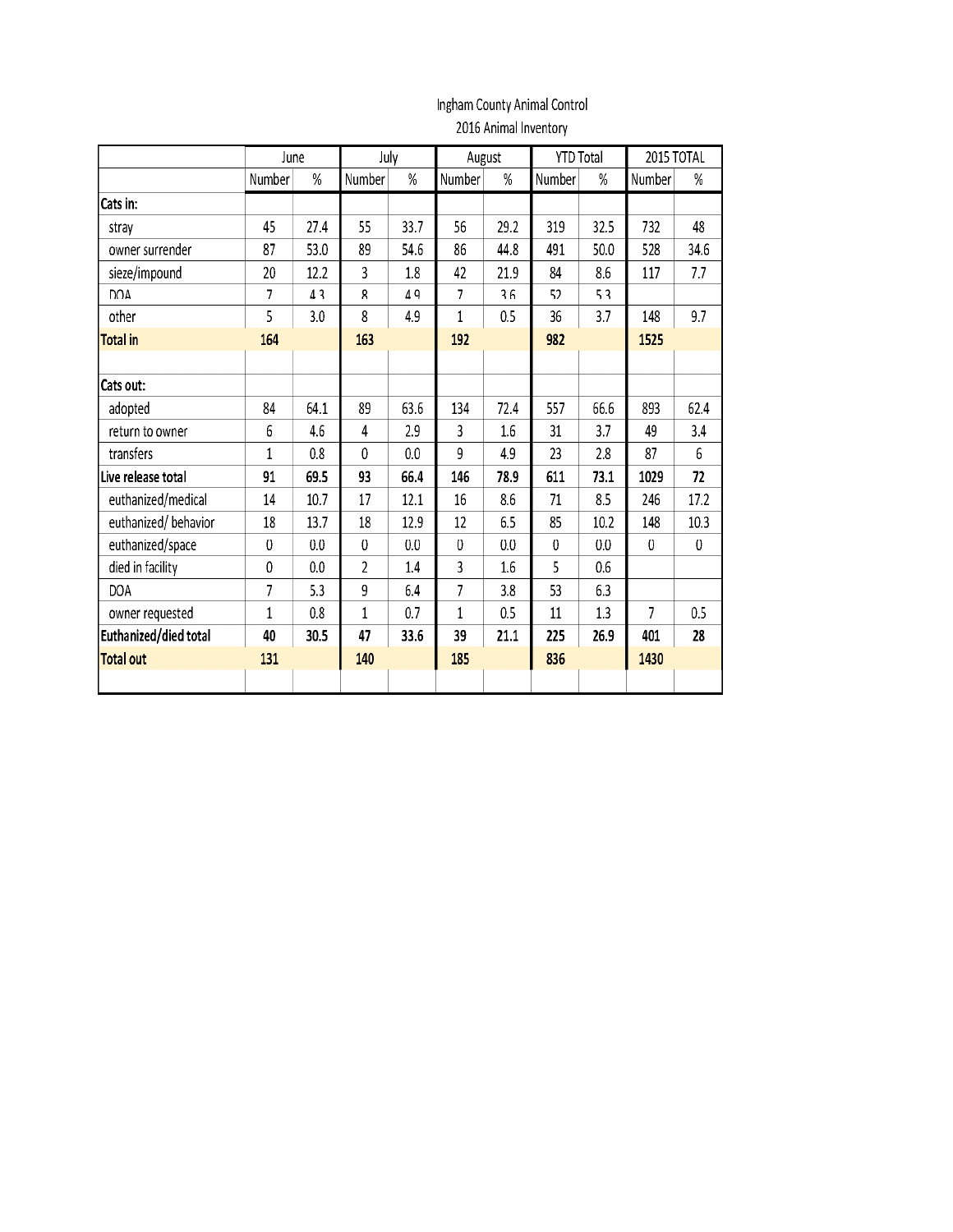## Ingham County Animal Control 2016 Animal Inventory

|                       | June           |      | July             |      | August         |      | <b>YTD Total</b> |      | 2015 TOTAL       |                |
|-----------------------|----------------|------|------------------|------|----------------|------|------------------|------|------------------|----------------|
|                       | Number         | %    | Number           | $\%$ | Number         | %    | Number           | %    | Number           | $\%$           |
| Other animals in:     |                |      |                  |      |                |      |                  |      |                  |                |
| stray                 | 4              | 50.0 | $\mathbf{1}$     | 50.0 | 3              | 37.5 | 16               | 45.7 | 34               | 61.8           |
| owner surrender       | $\overline{2}$ | 25.0 | $\mathbf 0$      | 0.0  | $\mathbf{1}$   | 12.5 | 6                | 17.1 | 12               | 21.8           |
| sieze/impound         | $\overline{2}$ | 25.0 | 0                | 0.0  | $\mathbf{1}$   | 12.5 | 6                | 17.1 | 5                | 9.1            |
| DOA                   | $\theta$       | 0.0  | $\mathbf{1}$     | 50.0 | 3              | 37.5 | $\overline{7}$   | 20.0 |                  |                |
| other                 | 0              | 0.0  | 0                | 0.0  | $\mathbf 0$    | 0.0  | $\mathbf{0}$     | 0.0  | 4                | 7.3            |
| <b>Total in</b>       | 8              |      | $\overline{2}$   |      | 8              |      | 35               |      | 55               |                |
|                       |                |      |                  |      |                |      |                  |      |                  |                |
| Other animals out:    |                |      |                  |      |                |      |                  |      |                  |                |
| adopted               | $\mathbf{0}$   | 0.0  | $\mathbf{1}$     | 33.3 | $\mathbf{1}$   | 20.0 | 17               | 50.0 | 40               | 70.1           |
| return to owner       | 3              | 60.0 | 0                | 0.0  | $\mathbf{0}$   | 0.0  | 3                | 8.8  | 5                | 8.8            |
| transfers             | $\mathbf{1}$   | 20.0 | $\mathbf 0$      | 0.0  | $\mathbf{1}$   | 20.0 | 3                | 8.8  | 4                | $\overline{7}$ |
| Live release total    | 4              | 80.0 | $\mathbf{1}$     | 33.3 | $\overline{2}$ | 40.0 | 23               | 67.6 | 49               | 86             |
| euthanized/medical    | 0              | 0.0  | 0                | 0.0  | $\mathbf{0}$   | 0.0  | $\mathbf{1}$     | 2.9  | 3                | 5.3            |
| euthanized/behavior   | $\mathbf 0$    | 0.0  | 0                | 0.0  | $\mathbf{0}$   | 0.0  | $\mathbf{1}$     | 2.9  | 5                | 8.8            |
| euthanized/space      | $\mathbf 0$    | 0.0  | $\boldsymbol{0}$ | 0.0  | $\theta$       | 0.0  | $\theta$         | 0.0  | $\boldsymbol{0}$ | $\bf{0}$       |
| died in facility      | 0              | 0.0  | 0                | 0.0  | $\mathbf{0}$   | 0.0  | $\Omega$         | 0.0  |                  |                |
| <b>DOA</b>            | 1              | 20.0 | $\overline{2}$   | 66.7 | 3              | 60.0 | 9                | 26.5 |                  |                |
| owner requested       | $\mathbf 0$    | 0.0  | 0                | 0.0  | $\mathbf{0}$   | 0.0  | $\mathbf{0}$     | 0.0  | 0                | $\theta$       |
| Euthanized/died total | $\mathbf 1$    | 20.0 | $\overline{2}$   | 66.7 | 3              | 60.0 | 11               | 32.4 | 8                | 14             |
|                       |                |      |                  |      |                |      |                  |      |                  |                |
| <b>Total out</b>      | 5              |      | 3                |      | 5              |      | 34               |      | 57               |                |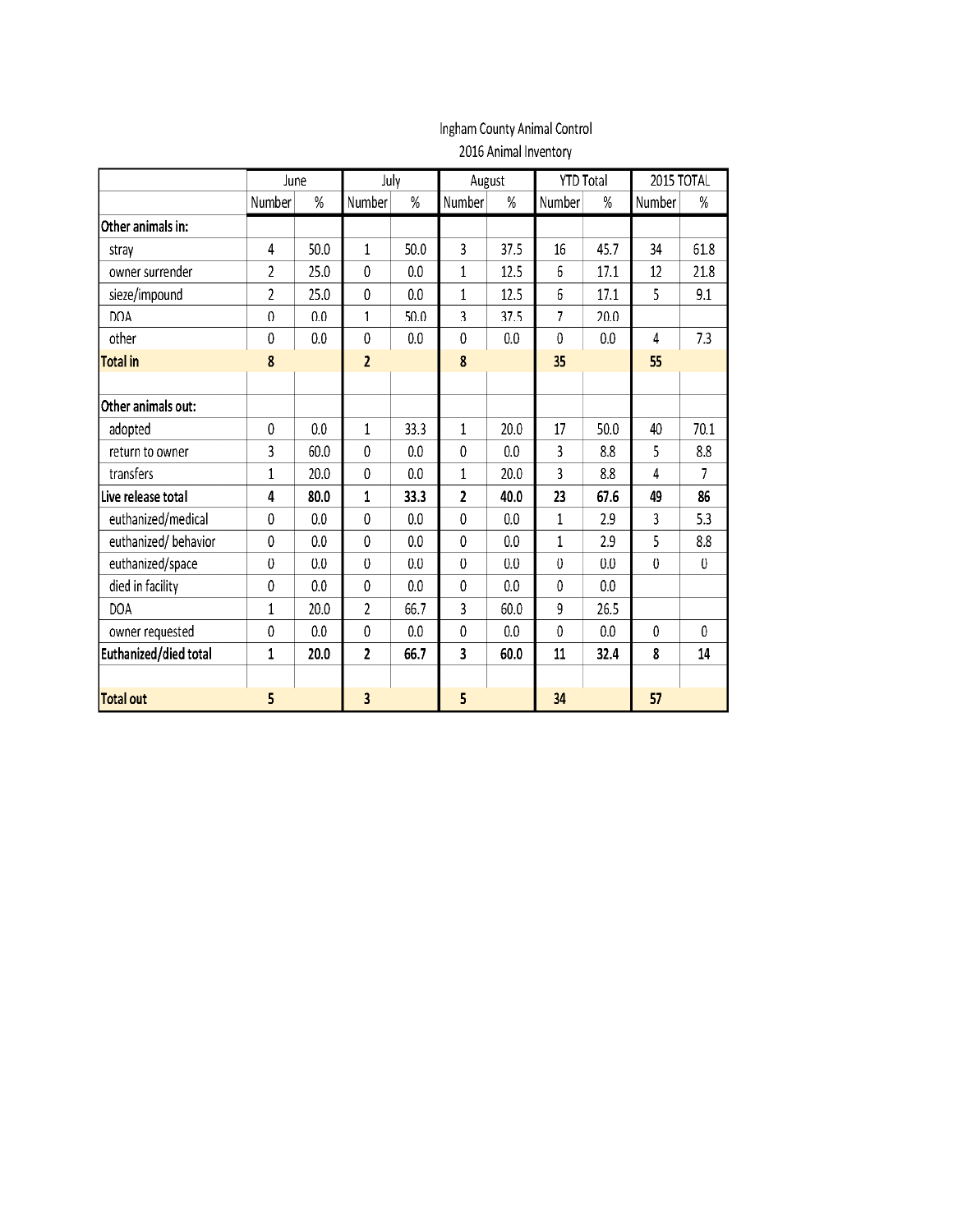# Ingham County Animal Control

2016 Animal Inventory

|                         | June            |      | July           |      | August       |      | <b>YTD Total</b> |      | 2015 TOTAL   |                 |  |
|-------------------------|-----------------|------|----------------|------|--------------|------|------------------|------|--------------|-----------------|--|
|                         | Number          | %    | Number         | %    | Number       | %    | Number           | %    | Number       | $\%$            |  |
| <b>All Animals In:</b>  |                 |      |                |      |              |      |                  |      |              |                 |  |
| stray                   | 156             | 49.2 | 142            | 49.0 | 133          | 40.4 | 882              | 44.7 | 1665         | 56.1            |  |
| owner surrender         | 118             | 37.2 | 114            | 39.3 | 124          | 37.7 | 678              | 34.4 | 765          | 25.8            |  |
| sieze/impound           | 30 <sup>°</sup> | 9.5  | 11             | 3.8  | 57           | 17.3 | 238              | 12.1 | 298          | 10 <sup>°</sup> |  |
| <b>DOA</b>              | 8               | 2.5  | 15             | 5.2  | 14           | 4.3  | 84               | 4.3  |              |                 |  |
| other                   | 5               | 1.6  | 8              | 2.8  | 1            | 0.3  | 91               | 4.6  | 239          | 9.9             |  |
| <b>Total in</b>         | 317             |      | 290            |      | 329          |      | 1973             |      | 2967         |                 |  |
|                         |                 |      |                |      |              |      |                  |      |              |                 |  |
| <b>All Animals Out:</b> |                 |      |                |      |              |      |                  |      |              |                 |  |
| adopted                 | 142             | 51.4 | 164            | 56.9 | 194          | 61.4 | 949              | 53.4 | 1357         | 47.7            |  |
| return to owner         | 57              | 20.7 | 47             | 16.3 | 37           | 11.7 | 333              | 18.8 | 486          | 17.1            |  |
| transfers               | 4               | 1.4  | 5              | 1.7  | 15           | 4.7  | 71               | 4.0  | 195          | 6.9             |  |
| Live release total      | 203             | 73.6 | 216            | 75.0 | 246          | 77.8 | 1353             | 76.2 | 2038         | 71.7            |  |
| euthanized/medical      | 19              | 6.9  | 19             | 6.6  | 17           | 5.4  | 92               | 5.2  | 288          | 10.1            |  |
| euthanized/behavior     | 37              | 13.4 | 28             | 9.7  | 30           | 9.5  | 190              | 10.7 | 467          | 16.4            |  |
| euthanized/space        | $\mathbf{0}$    | 0.0  | $\overline{0}$ | 0.0  | $\mathbf{0}$ | 0.0  | $\mathbf{0}$     | 0.0  | $\mathbf{0}$ | $\bf{0}$        |  |
| died in facility        | 0               | 0.0  | $\overline{2}$ | 0.7  | 3            | 0.9  | 8                | 0.5  |              |                 |  |
| <b>DOA</b>              | 9               | 3.3  | 17             | 5.9  | 14           | 4.4  | 83               | 4.7  |              |                 |  |
| owner requested         | 8               | 2.9  | 6              | 2.1  | 6            | 1.9  | 50               | 2.8  | 49           | 1.7             |  |
| Euthanized/died total   | 73              | 26.4 | 72             | 25.0 | 70           | 22.2 | 423              | 23.8 | 804          | 28.3            |  |
| Total out               | 276             |      | 288            |      |              | 316  |                  | 1776 |              | 2842            |  |